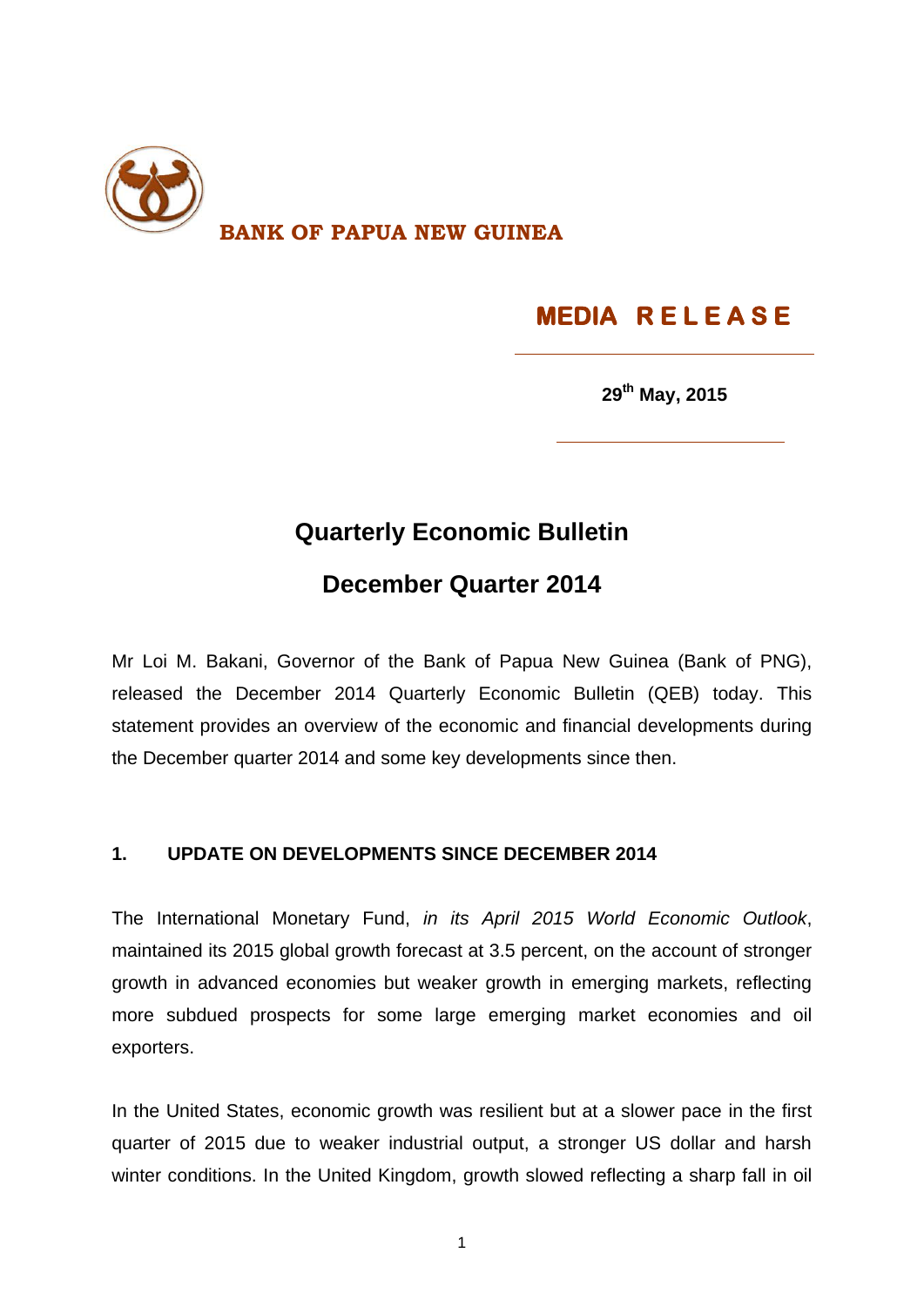and gas production, while the Euro area showed signs of recovery reflecting lower oil prices, lower interest rates and weak euro. Despite the ongoing quantitative easing measures, Japan's growth remains weak mainly due to the effect of the consumption tax hike in 2014. Weak global trade and falling prices of some of China's industrial metals continue to hamper China's growth as its industrial and manufacturing output fell despite gains from lower oil prices.

Key global commodity prices of crude oil, natural gas, agricultural commodities and metals declined in the first quarter of 2015. For oil, the sharp decline was due to the expansion of oil output in the US, receding concerns on supply disruptions, and OPEC's decision to maintain supply levels. The decline in prices for the other commodities followed the appreciation of the US dollar against a broad group of currencies in the second half of 2014. As a result of the decline in international oil prices, the domestic prices of fuel (diesel, petrol and kerosene) declined significantly in the December quarter 2014 and March quarter of 2015. The Governor urges business houses and providers of public utilities to pass on the benefits of lower fuel prices onto prices of goods and services that use fuel as an intermediate input. On the other hand, low oil prices will lead to a fall in export revenue for PNG's oil exports. Subsequently, this will have a major negative impact on Government's revenue in 2015, as the National Budget factored in a price per barrel of US\$89.7, which is much lower than the current international price of about US\$60.00 per barrel. Governor Bakani added that the Government will have to review the 2015 National Budget parameters and prudently manage expenditure consistent with lower revenue.

Global inflation is expected to be low in 2015 on account of low oil prices, low investment and productivity in a number of advanced and emerging market economies as a result of weak global trade. However, the up-side risk to low global inflation outcome in 2015 would come from the appreciating US dollar.

The Governor acknowledges the Government's increased focus on developing the non-mineral export sectors of the economy. Investment in the non-mineral sectors will assist in providing employment opportunities, increase the revenue base of the economy, and reduce the risk of Dutch Disease. Investment in the agriculture sector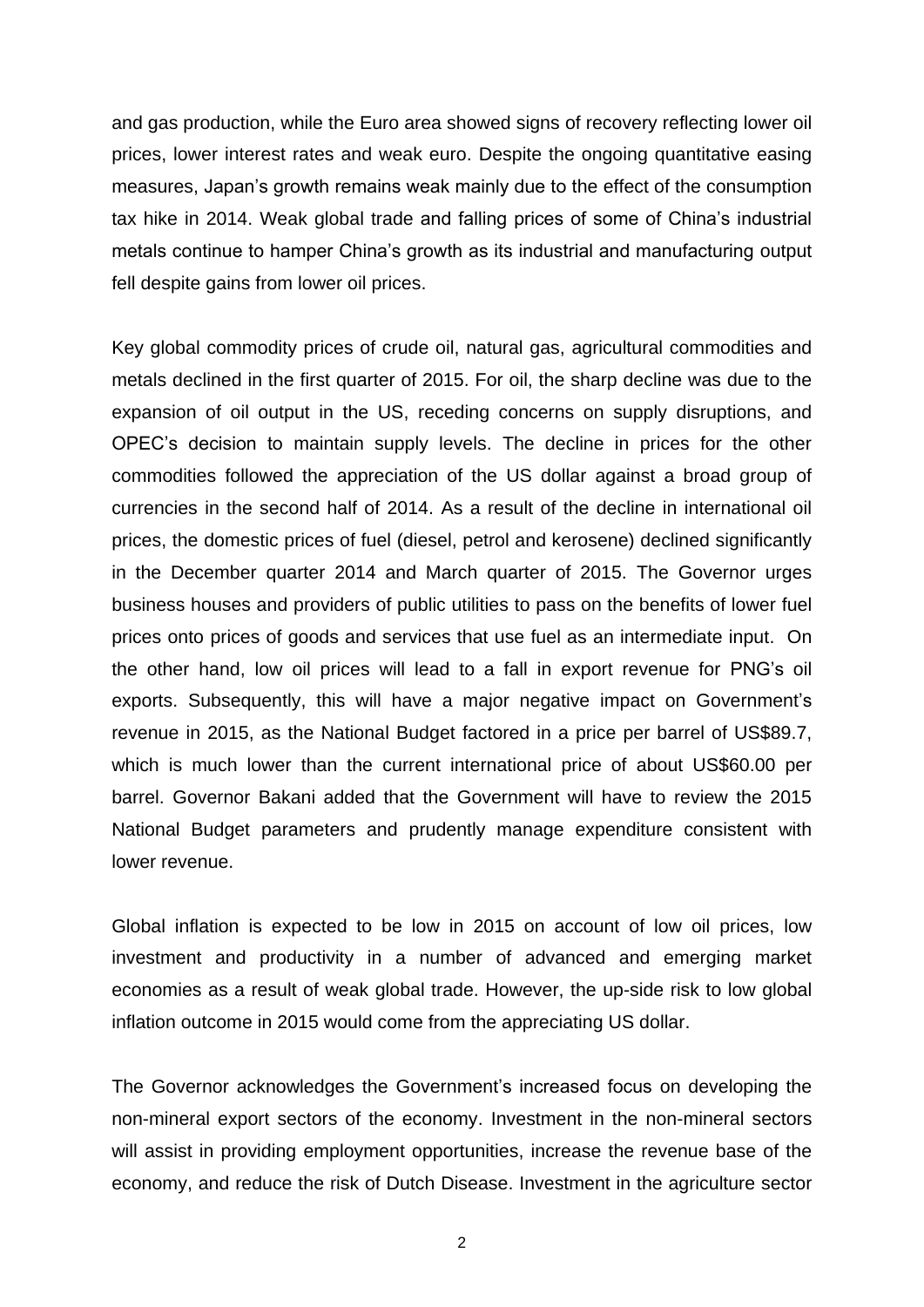will improve production of export commodities such as coffee, cocoa, tea and copra that are constrained by poor extension services, limited financial resources, poor access to market and lack of managerial skills. Had the non-mineral mineral sector been more developed, the economy would be in a better stead to withstand the effects of the lower oil and other commodity prices.

The Governor noted that the Budget outcome for 2014 of a deficit of K2,992.0 million or 7.3 percent of GDP is notably higher than the 5.9 percent expected in the revised 2014 budget. He added that for 2015 Budget, the lower than expected tax from the mineral sector should be factored in with necessary adjustments to expenditure, and the Government should spend within the remit of its available revenues and focus on priority development projects.

The new Organic Law on Sovereign Wealth Fund (SWF) was presented to Parliament in February 2015, and is expected to pass the final reading later in 2015. The Governor noted that a few important amendments must be incorporated and to ensure its consistency with the Kumul Act before the Law goes for the final reading. The Government should maintain its commitment to have the SWF operational in 2016 to prudently manage revenue inflows from LNG and other mineral projects in a sustainable manner. This will assist the country mitigate the effects of the Dutch Disease phenomenon.

The Governor reiterated that the shortage of foreign currency liquidity in the domestic market continues to dictate the movement of the kina exchange rate. Despite some good inflows, the demand for foreign currency, including outstanding orders, far exceeds the supply. He urged the private sector to be prudent in managing their demand for foreign currency and make necessary adjustments to curtail demand. The Governor also urged exporters to increase production and exports to take advantage of the lower kina and bring in foreign exchange proceeds to assist the market.

On 05<sup>th</sup> of March 2015, the Governor issued Exchange Control Directives in line with the Foreign Exchange Control Manual. The Directives covered: the use of vostro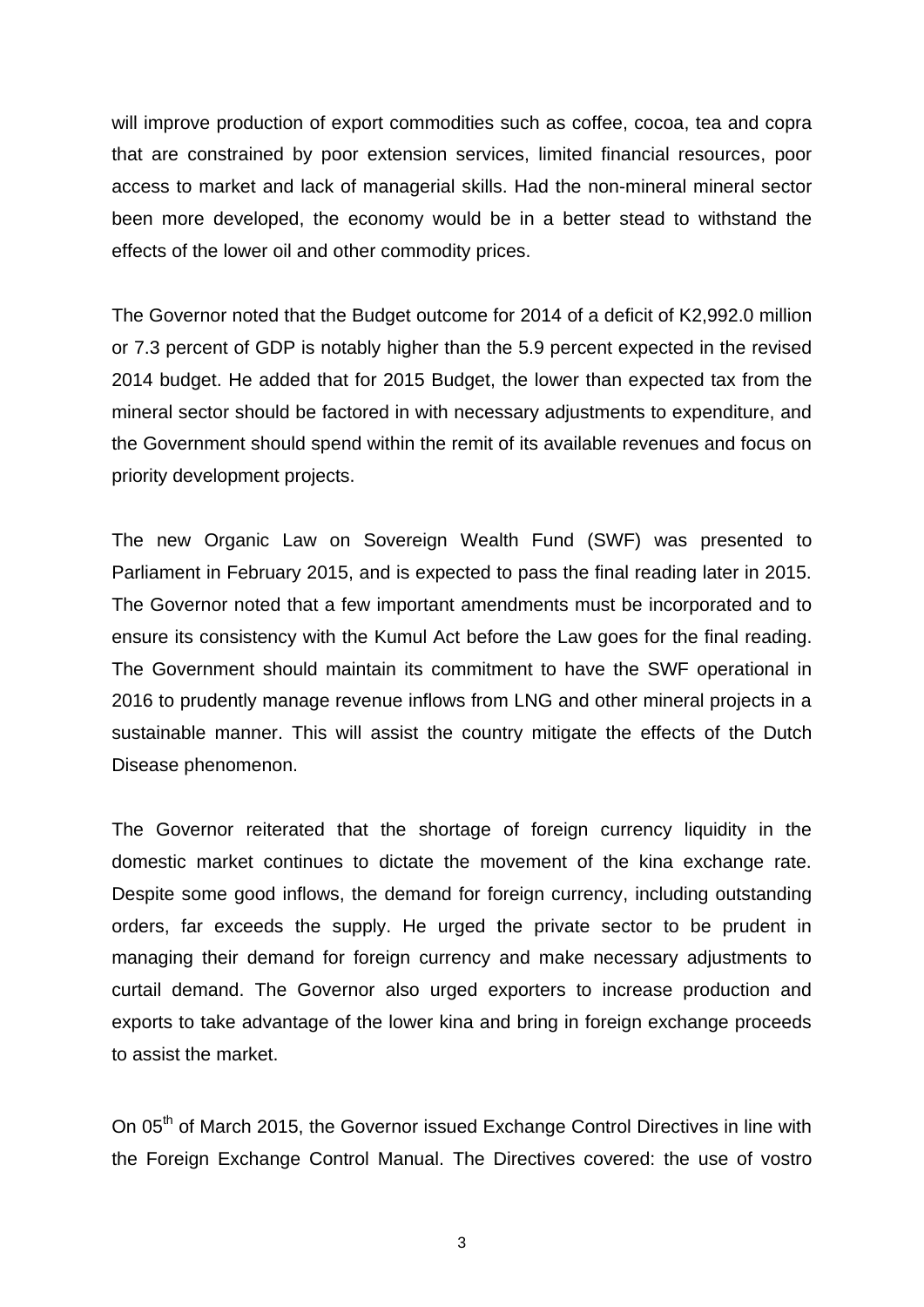accounts by foreign banks; onshore foreign currency accounts; and offshore foreign currency accounts. The Governor stated that these directives were aimed at ensuring prudent conduct of these accounts and compliance to the Foreign Exchange and Gold Regulation. After a review and audit of these accounts, any unauthorised accounts would be closed and foreign currency balances converted to kina. He emphasised that foreign banks may have abused their vostro accounts by conducting unauthorised banking business in PNG, while holders of foreign currency accounts could be hoarding foreign currencies. The unauthorised use of these accounts have also contributed to the decline in liquidity in the foreign exchange market.

In the December quarter of 2014, the daily average kina exchange rate appreciated against all the major currencies, except for the US dollar. As of 28<sup>th</sup> May 2015, the kina appreciated against the euro by 6.9 percent, the Australian dollar by 3.6 percent, and the Japanese yen by 1.1 percent, while it depreciated against the US dollar by 6.6 percent and pound sterling by 3.8 percent.

The level of gross foreign exchange reserves declined to K5,538.1 (US\$2,062.9) million as at  $27<sup>th</sup>$  of May 2015, from K5,980.7 (US\$2,342.1) million at the end of December 2014. The decline is due to intervention in the foreign exchange market by the Bank of PNG to assist the market with liquidity and ease the pace of depreciation of the kina. The level is sufficient for 7.9 months of total and 12.4 months of non-mineral import covers.

#### **2. OVERVIEW OF THE DEVELOPMENTS IN THE DECEMBER QUARTER OF 2014**

Economic indicators available to the Bank of Papua New Guinea (the Bank) show a strong growth in the domestic economy in 2014, mainly reflecting the commencement of LNG production and export. This was supported by improvement in international prices of most of PNG's export commodities in 2014 and economic activity in some sectors of the non-mineral private sector, although at a slower pace. The construction of infrastructure projects, including transportation, health and education facilities in various regions and the sporting facilities in the National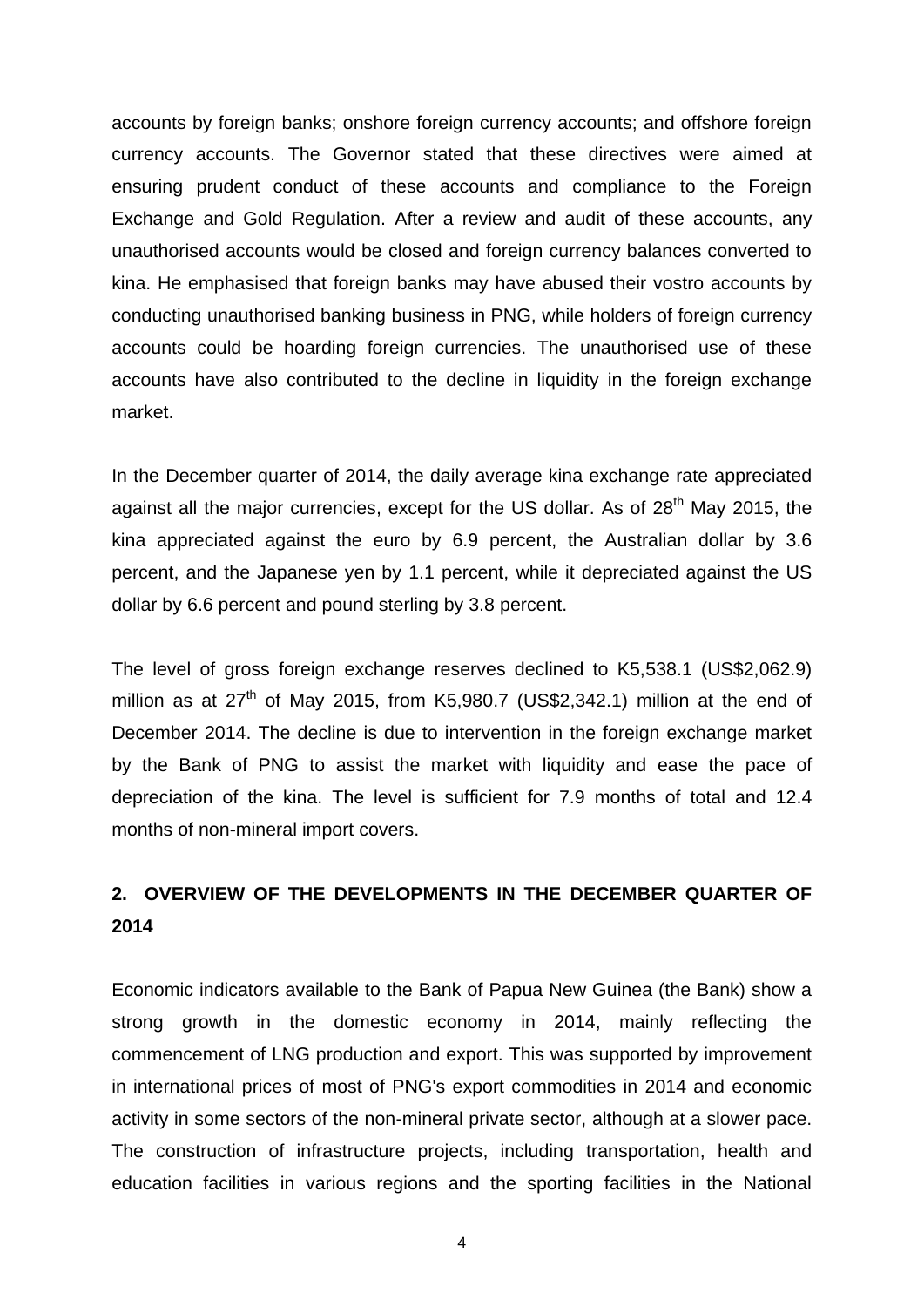Capital District for the 2015 Pacific Games contributed to economic activity in the non-mineral private sector. With higher export volume and value of LNG than earlier expected, the balance of payments recorded a lower deficit in 2014 than in 2013. In the December quarter, the Trade Weighted Index (TWI) strengthened by 2.0 percent, reflecting the appreciation of the kina against the Australian dollar. Annual inflation was 6.6 percent in 2014, compared to 2.9 percent in 2013, mainly attributed to a weak kina. The Bank of PNG considered inflation to be at a manageable level and therefore, maintained its stance of policy by keeping the Kina Facility Rate (KFR) at 6.25 percent throughout 2014.

Data from the Bank's Business Liaison Survey (BLS) show that the total nominal value of sales in the private sector declined by 3.5 percent in the September quarter of 2014, compared to an increase of 15.4 percent in the June quarter. Excluding the mineral sector, sales declined by 5.4 percent, following an increase of 5.9 percent in the previous quarter. Sales declined in the financial/business and other services sector, agriculture/forestry/fisheries, manufacturing and the wholesale sectors, while they increased in the mineral, transportation, construction and retail sectors. By region, sales declined in NCD, Islands and the Southern regions, while it increased in Morobe, Momase (excluding Morobe) and the Highlands regions. Over the twelve months to September 2014, the total nominal sales increased by 16.7 percent, while excluding the mineral sector, sales increased by 4.3 percent.

The Bank's Employment Index shows that the level of employment in the private sector declined by 2.5 percent in the December quarter of 2014, compared to a decline of 0.8 percent in the previous quarter. Excluding the mineral sector, employment fell by 2.8 percent, with declines in manufacturing, construction and the agriculture/forestry/fisheries sectors - only the transportation and mineral sectors recorded marginal increases. By region, the level of employment declined in most regions, except for the Islands. In 2014, the total level of employment declined by 3.4 percent, while excluding the mineral sector, it declined by 2.9 percent.

Quarterly headline inflation, as measured by the Consumer Price Index (CPI) increased by 1.4 percent in the December quarter of 2014, compared to an increase of 1.6 percent in the September quarter. Price increases were recorded in the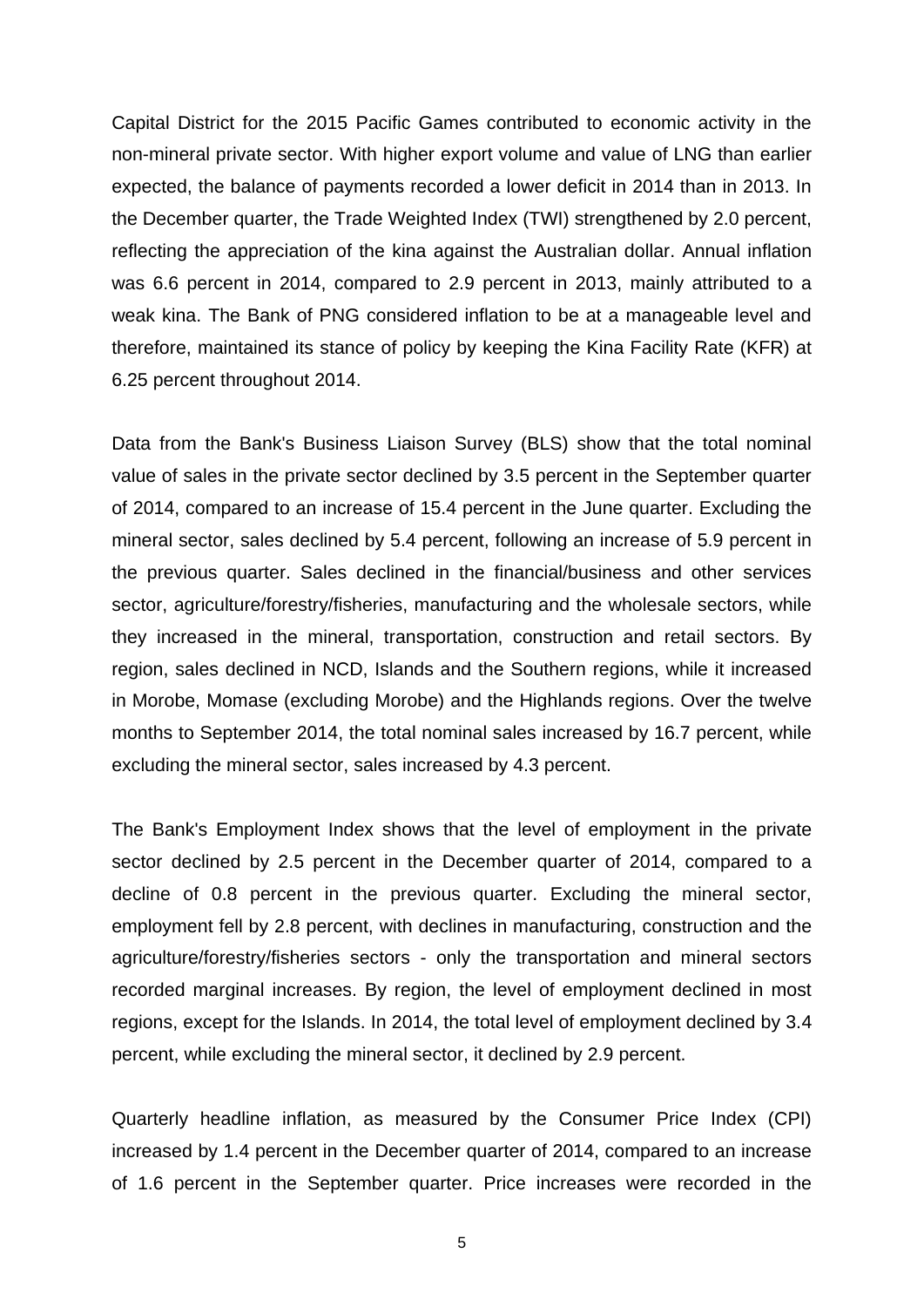'Health', 'Clothing and Footwear', 'Housing', 'Household Equipment', 'Alcoholic Beverages, Tobacco and Betelnut', 'Food and Non-Alcoholic Beverages', 'Recreation', and 'Miscellaneous' expenditure groups. Annual headline inflation to December 2014 quarter was 6.6 percent compared to 2.9 percent in December 2013. By urban centre, consumer prices increased in all centres, with the exception of Alotau/Kimbe/Rabaul.

In the December quarter, the daily average kina exchange rate appreciated against all major currencies except the US dollar. It appreciated against the Japanese yen by 6.4 percent to 45.032, the Australian dollar by 4.6 percent to 0.4605, euro by 2.6 percent to 0.3152 and pound sterling by 2.0 percent to 0.2487. It depreciated against the US dollar by 3.3 percent to 0.3937. These movements in the currencies resulted in the TWI increasing by 3.0 percent to 35.47 in the December quarter from 34.75 in the September quarter. In 2014, the daily average kina exchange rate depreciated against all the major currencies. It depreciated against the pound sterling by 13.7 percent to 0.2468, the euro by 9.1 percent to 0.3062, the US dollar by 9.0 percent to 0.4066, the Australian dollar by 2.4 percent to 0.4510 and the Japanese yen by 1.3 percent to 42.9984.

Higher international prices for some of PNG's export commodities excluding LNG prices resulted in an increase of 2.8 percent in the weighted average kina prices in 2014, compared to 2013. There was a 15.1 percent increase in the weighted average price of non-mineral exports as a result of higher kina prices for all agricultural commodities, with the exception of rubber and marine products. The weighted average price of mineral exports declined by 0.4 percent mainly due to lower kina prices for gold and cobalt.

The overall deficit in the balance of payments was K861 million in 2014, compared to a deficit of K1,574 million in 2013. This outcome was due to a higher surplus in the current account, more than offsetting a deficit in the capital and financial account. The current account recorded a surplus of K7,083 million in 2014, compared to a deficit of K7,746 million in 2013. The outcome was due to a higher trade surplus and net transfer receipts, which more than offset lower net service and income payments.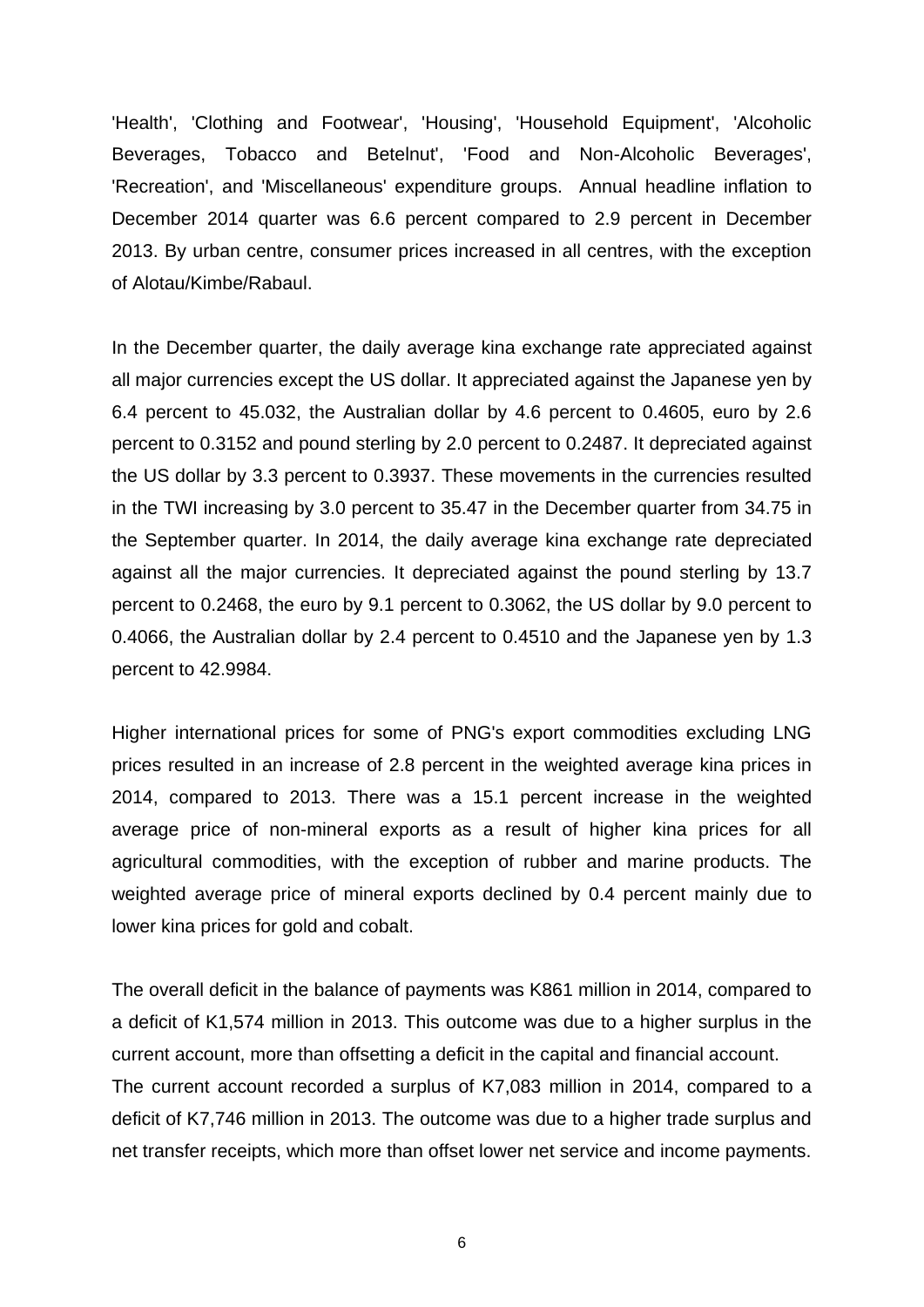The capital account recorded a net inflow of K5.0 million in 2014, compared to a net inflow of K35 million in 2013 reflecting lower transfers by donor agencies for project financing.

The financial account recorded a net outflow of K8,004 million in 2014, compared to a net inflow of K6,155 million in 2013. The outcome was due to higher net outflows in direct investments reflecting equity outflows. This combined with outflows in other investments reflecting build-up in foreign currency account balances of mining, oil and gas companies, and in net foreign assets of the banking system. These more than offset net inflows from portfolio investments reflecting drawdown from investments in short term money market instruments.

The level of gross foreign exchange reserves at the end of December 2014 was K5,980.7 (US\$2,342.1) million, sufficient for 8.0 months of total and 11.6 months of non-mineral import covers.

The Central Bank continued its neutral stance of monetary policy by maintaining the Kina Facility Rate (KFR) at 6.25 percent during the December quarter of 2014. This was in view of the moderate inflation outcomes for the first three quarters of 2014, which were below the Bank's inflation forecast for 2014. The neutral stance was also intended to encourage credit to the private sector and support economic activity following the completion of the construction of the LNG project. Domestic interest rates generally trended upwards over the December quarter of 2014, with short-term rates for securities increasing for most maturities. There was a net CBB issuance of K252.0 million during the quarter, while the Government's financing needs resulted in a net issuance of K716.2 million in Treasury bills and K314.5 million in Inscribed stocks.

The average level of broad money supply (M3\*) increased by 1.9 percent in the December quarter of 2014, compared to an increase of 0.7 percent in the previous quarter. This outcome was influenced by an increase in average net claims on the Central Government reflecting increased issuances of securities and drawdown of Government deposits, combined with an increase in average private sector credit of 2.9 percent. The average net domestic claims outstanding, excluding net claims on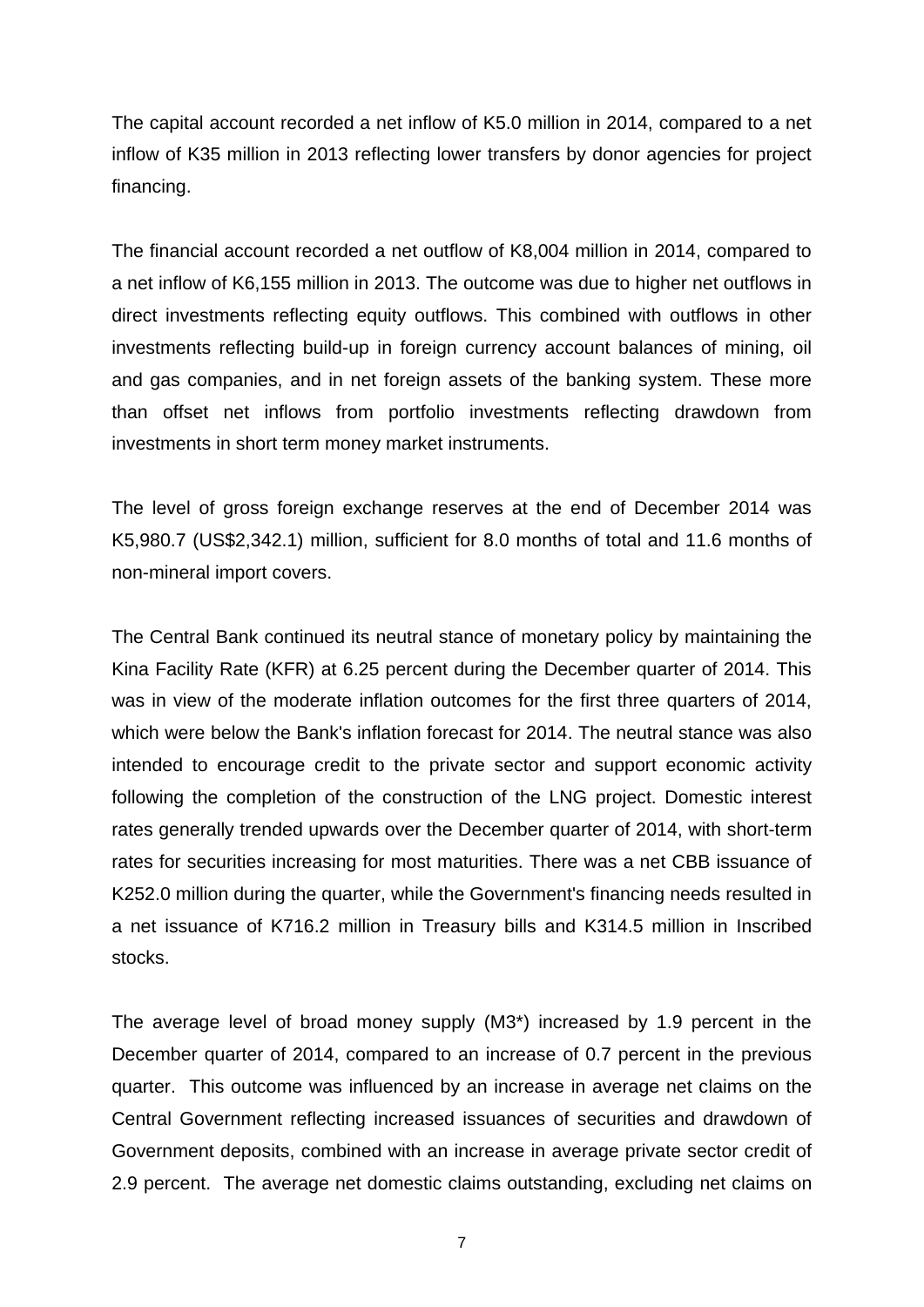the Central Government, increased by 9.9 percent in the December quarter of 2014, following an increase of 12.5 percent in the September quarter. The average level of monetary base (reserve money) increased by 7.9 percent in the December quarter of 2014, following an increase of 9.2 percent in the previous quarter. This reflected higher commercial banks' deposits at the Central Bank and currency in circulation.

The Net Foreign Assets (NFA) of the financial corporations, comprising depository corporations (DCs) and other financial corporations (OFCs), decreased by 3.0 percent to K8,167.8 million in the December quarter of 2014, compared to a decline of 12.3 percent in the September quarter. This resulted from a decline in net foreign asset of DCs, which more than offset the increase from OFCs. Net claims on the Central Government increased by K545.6 million to K6,570.4 million in the December quarter of 2014, compared to an increase of K634.2 million in the previous quarter. This resulted from increased issuance of securities by the Government to fund its budget.

In the December quarter of 2014, total domestic credit extended by financial corporations to the private sector, public non-financial corporations, Provincial and Local level Governments, and other financial corporations, increased by K796.8 million to K14,325.5 million, compared to an increase of K394.4 million in the previous quarter. This was due to increases of K354.8 million and K442.0 million in credit to the private sector and public non-financial corporations, respectively. The annual growth in domestic credit, excluding Central Government, was 17.0 percent in 2014, compared to 15.8 percent in 2013.

Preliminary estimates of the fiscal operations of the National Government in 2014 show an overall deficit of K2,992.0 million, compared to a deficit of K2,672.4 million in 2013. This represents 7.3 percent of nominal GDP.

Total revenue, including foreign grants, was K11,497.8 million in 2014, 16.9 percent higher than the receipts collected in 2013. This represents 90.9 percent of the revised budgeted revenue for 2014. The increase in revenue was primarily due to higher tax and non-tax receipts, which more than offset lower foreign grants.